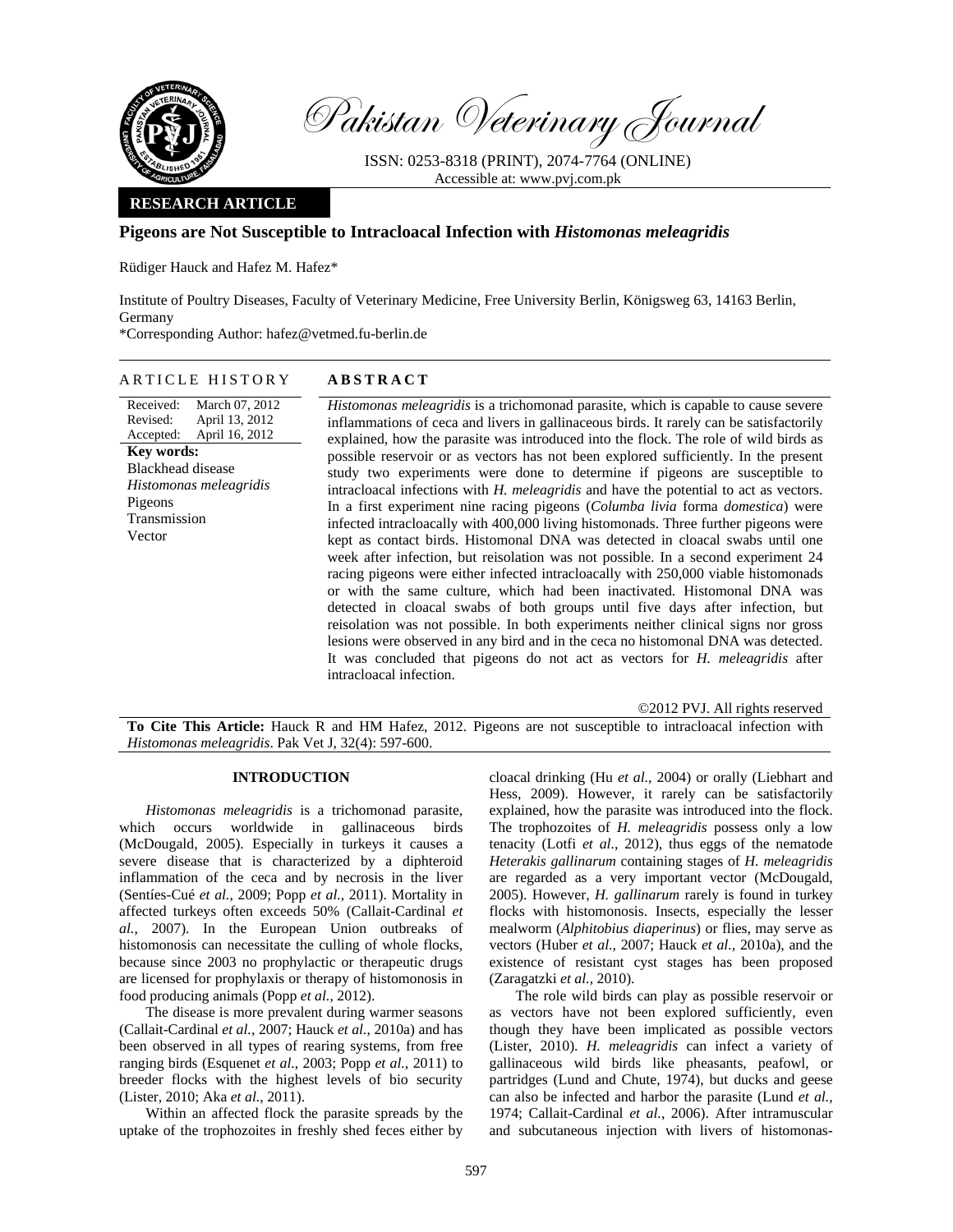infected turkeys, pigeons, like turkeys and chickens, developed abscesses containing the parasite at the site of the injection (Tyzzer and Fabyan, 1920).

In the present study two experiments were done to determine if pigeons are susceptible to intracloacal infections with *H. meleagridis* and have the potential to act as vectors.

# **MATERIALS AND METHODS**

**Inocula:** *H. meleagridis* strain Turkey/ Germany/ GB542/ 04 was isolated from an outbreak in a commercial turkey flock in Germany. The strain was shown to be free from *Tetratrichomonas gallinarum* and *Blastocytis* sp. using PCR (Grabensteiner and Hess, 2006). Until being used it was stored in liquid nitrogen. After thawing it was passaged in cell culture medium M199 (Biochrom, Berlin, Germany) containing 10 % inactivated horse serum and  $2$  g/l rice powder. For the first trial the  $6<sup>th</sup>$  passage was used, for the second trial the  $7<sup>th</sup>$  passage.

For inactivation metronidazole was added to a concentration of 2000 µg/ml (Sigma-Aldrich, Munich, Germany) and the culture was subjected to three freezethawing-cycles. No histomonads could be isolated from this culture by further passaging.

**Design of first experiment:** Nine racing pigeons (*Columba livia* forma *domestica)* were infected intracloacally with 400,000 histomonads. Three further pigeons were left uninfected in the same aviary as contact birds. One cloacal swab was taken from each bird directly before infection and two swabs were taken from each bird one and three days after infection, as well as one, two, three, and four weeks after infection. After the first and second week after infection three infected birds were euthanized and samples of the ceca were taken. Four weeks after infection the remaining birds including the not infected birds were euthanized and samples of the ceca were taken.

**Design of second experiment:** Twenty four racing pigeons were divided in two groups with twelve birds each. The two groups were kept in two different aviaries in the same room. The birds in group 1 were infected intracloacally with 250,000 viable histomonads in 1 ml medium. The birds in group 2 were inoculated with 1 ml of the same culture, which had been inactivated as described above. One cloacal swab was taken from each bird directly before infection and two cloacal swabs were taken from each bird one hour after infection and one, three, and five days after infection. One hour after infection and one, three, and five days after infection three birds of each group were euthanized and samples of the ceca were taken.

**Investigation of samples:** The swab taken before infection and one of the swabs taken at every time point after infection as well as the ceca were investigated for the presence of histomonal DNA by qPCR with an internal amplification control. DNA was extracted from samples as described by Hafez *et al.* (2005). Multiplex qPCR was done on the MRX 3005P (Agilent Technologies, Santa Clara, CA, USA) using the QuantiTect Multiplex PCR

Master Mix (Qiagen, Hilden, Germany). To 12.5 µl of the master mix 1 ul primer mix, 10 ul template DNA from swabs or 1 template DNA from ceca, and nuclease-free water to a final volume of 25 µl were added. The primer mix contained primers HmqF2 (ccgtgatgtcctttagatgc) and HmqR (gatcttttcaaattagctttaaattattc), which amplify a 87 base pair fragment of the histomonal ribosomal RNA gene, with a concentration of 10 pmol/µl, primers EGFP-12-F and EGFP-10-R, which amplify part of the green fluorescent protein (gfp) gene, with a concentration of  $1$  pmol/ $\mu$ l, the corresponding probes HmQs (ctgcacgcgcg ctacaatgttaaa) modified with 6–FAM and Black Hole Quencher with a concentration of 5 pmol/ $\mu$ l and EGFP-Hex modified with Cyan 5 and Black Hole Quencher 2 with a concentration of  $0.5$  pmol/ $\mu$ l as well as a plasmid containing the gfp gene. The sequence of HmqR was modified from primer Hmr (Grabensteiner and Hess, 2006). Primers and probe for the gfp gene were taken from Hoffmann *et al.* (2006). The thermal profile consisted of an initial denaturation step of 15 min at 95°C and 45 cycles of denaturation for 60 s at 94°C, annealing for 30 s at  $50^{\circ}$ C and extension for 30 s at  $60^{\circ}$ C. Fluorescent data were collected after annealing.

The second of the two swabs taken at every time point after infection was immediately placed in medium for reisolation of *H. meleagridis*. In the first trial M199 (Biochrom, Berlin, Germany) containing 10 % horse serum and 2 g/l rice powder was used. In the second trial PBS containing 10 % horse serum and 2 g/l rice powder was used (Hauck *et al.*, 2010b).

**Comparison of pH in cultures from cloacal swabs from pigeons and chickens:** Cloacal swabs were taken from 15 not infected pigeons and 15 not infected chickens. Ten swabs of each species were immediately placed in M199 based medium and the five remaining swabs in PBS based medium. pH in cultures was measured after 24 hours.

#### **RESULTS**

**First experiment:** Before the infection no histomonal DNA was detected in the cloacal swabs. One day after infection qPCR of all swabs taken from infected pigeons was positive. Three days after infection DNA of *H. meleagridis* was detected in cloacal swabs of seven infected birds. One week after infection cloacal swabs of four birds contained *H. meleagridis* DNA. In the swabs taken two, three, and four weeks after infection no histomonal DNA was detected. Swabs taken from the not infected birds remained negative throughout the trial (Table 1). Reisolation of the parasite was not successful.

During the entire observation period neither clinical signs nor gross lesions were observed in any bird. In the ceca no histomonal DNA was detected.

**Second experiment:** Before the infection no histomonal DNA was detected in the cloacal swabs. One hour after the infection histomonal DNA was present in all cloacal swabs, regardless if the birds had received living or inactivated histomonads. One day later qPCR was positive for five of the nine remaining birds that had been infected with living histomonads and for seven of the nine remaining birds that had received inactivated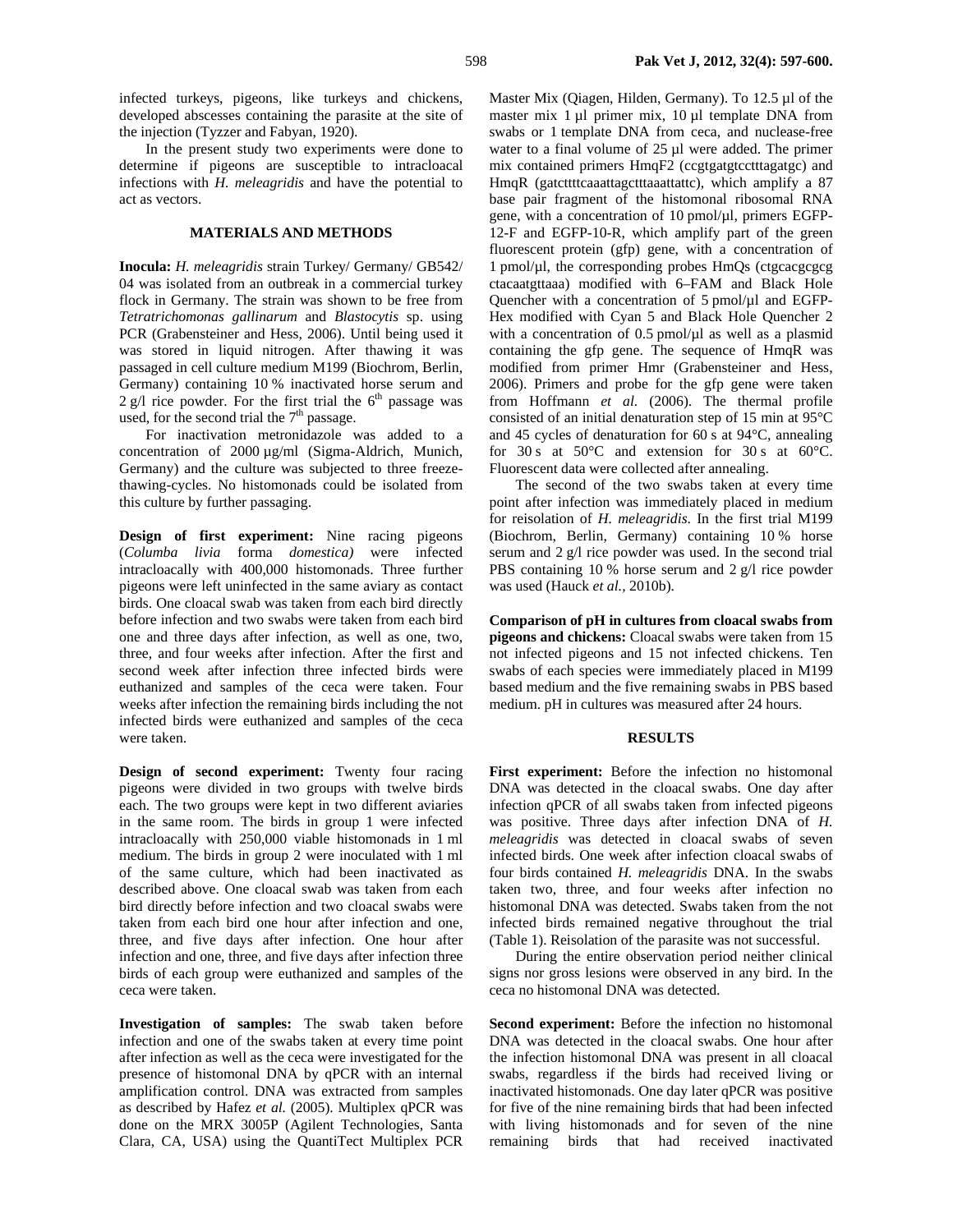histomonads. Three days after infection two of six birds infected with living *H. meleagridis* and four of six birds inoculated with inactivated histomonads were tested positive for *H. meleagridis* DNA. Five days after infection at the end of the study this was the case for two of three pigeons infected with the living parasite and one of three pigeons infected with the inactivated culture (Table 2). Reisolation of the parasite was not successful in any case.

During the entire observation period neither clinical signs nor gross lesions were observed in any bird. In the ceca no histomonal DNA was detected.

**Table 1:** Investigation of cloacal swabs taken from pigeons infected intracloacally with 400,000 histomonads and from contact birds

|          |                                       | Time after infection |     |      |      |      |      |  |  |  |
|----------|---------------------------------------|----------------------|-----|------|------|------|------|--|--|--|
|          |                                       | Ιd                   | 3 d | I wk | 7 wk | 3 wk | 4 wk |  |  |  |
| Infected | <b>PCR</b>                            | $9/9*$               | 7/9 | 4/9  | 0/6  | 0/3  | 0/3  |  |  |  |
| birds    | Isolation                             | 0/9                  | 0/9 | 0/9  | 0/6  | 0/3  | 0/3  |  |  |  |
| Contact  | <b>PCR</b>                            | 0/3                  | 0/3 | 0/3  | 0/3  | 0/3  | 0/3  |  |  |  |
| birds    | Isolation                             | 0/3                  | 0/3 | 0/3  | 0/3  | 0/3  | 0/3  |  |  |  |
|          | *Positive birds / investigated birds. |                      |     |      |      |      |      |  |  |  |

**Table 2:** Investigation of cloacal swabs taken from pigeons infected intracloacally with 250,000 viable histomonads or with 250,000 inactivated histomonads

|                         |                  | Time after infection |     |     |      |  |  |
|-------------------------|------------------|----------------------|-----|-----|------|--|--|
|                         |                  | Ιh                   | l d | 3 d | 5 d. |  |  |
| Pigeons infected with   | <b>PCR</b>       | $12/12*$             | 5/9 | 216 | 7/3  |  |  |
| viable histomonads      | <b>Isolation</b> | 0/12                 | 0/9 | 0/6 | 0/3  |  |  |
| Pigeons infected with   | <b>PCR</b>       | 12/12                | 7/9 | 4/6 | 1/3  |  |  |
| inactivated histomonads | <b>Isolation</b> | 0/12                 | 0/9 | 0/6 | 0/3  |  |  |

\*Positive birds / investigated birds.

**Comparison of pH in cultures from cloacal swabs from pigeons and chickens:** 24 hours after inoculation the mean pH in M199 based medium was 4.6 in cultures with swabs from pigeons and 5.4 in cultures with swabs from chickens. In PBS based medium it was 6.6 in cultures with swabs from pigeons and 6.8 in cultures with swabs from chickens.

### **DISCUSSION**

The present study explored if pigeons can act as vectors for the trichomonad parasite *H. meleagridis* after intracloacal infection. The results of the first experiment showed that histomonal DNA could be detected for up to one week after intracloacal infection in cloacal swabs from pigeons. However, reisolation was not possible. The conflicting results might have been due to the acidic pH in cultures inoculated with cloacal swabs from pigeons, or the PCR might have detected DNA of non-viable histomonads.

So for the second experiment a lower infection dose was chosen, a control group, which was inoculated with inactivated histomonads, was included and reisolation was tried in PBS based medium without glucose, which is more stable in pH (Hauck *et al.*, 2010b). Histomonal DNA was detected in the birds inoculated with the inactivated parasite to the same extent as in the birds that had received the living trophozoites, and again reisolation was not possible. This indicated that the parasite does not survive in pigeons after intracloacal infection, even though pigeon tissue in principal supports histomonal growth (Tyzzer and Fabyan, 1920).

The failure to detect histomonal DNA in the ceca even one hour after the infection shows that the inoculum did not reach the ceca, where *H. meleagridis* survives in other species. In turkeys and chickens sucking movements of the vent may transport parasites and other particles from the lips of the vent into the cloaca and material in the cloacae can quickly reach the ceca by retrograde peristalsis of the large intestine (Sorvari *et al*., 1977; Hu *et al.*, 2004). The purpose of this mechanism might be the transport of urine into the ceca, where it is concentrated to save water (Akester *et al*., 1967). Comparable investigations about pigeons are lacking.

If histomonads had survived in the ceca, is a matter of speculation, since the ceca of pigeons are rudimentary and considerably smaller than those of birds susceptible to an infection with *H. meleagridis* (McLelland, 1989). Also there is no information about the bacterial flora in the ceca of pigeons, which has an influence on the development of infections with *H. gallinarum* (Springer *et al*., 1970).

Even though it was shown that pigeons do not act as vectors for *H. meleagridis* after intracloacal infection, it is possible that pigeons can be infected with *H. meleagridis* via eggs of *H. gallinarum*, since in the feces of pigeons eggs of *Heterakis* sp. were found (Sari *et al*., 2008).

#### **REFERENCES**

- Aka J, R Hauck, P Blankenstein, S Balczulat and HM Hafez, 2011. Wiederauftreten von Histomonose auf einer Putenelterntierfarm. Berl Münch Tierärztl Wschr, 124: 2-7.
- Akester AR, RS Anderson, KJ Hill and GW Osbaldiston, 1967. A radiographic study of urine flow in the domestic fowl. Br Poult Sci,  $8.209 - 212$
- Callait-Cardinal MP, C Chauve, MC Reynaud, T Alogninouwa and L Zenner, 2006. Infectivity of *Histomonas meleagridis* in ducks. Avian Pathol, 35: 109-116.
- Callait-Cardinal MP, S Leroux, E Venereau, CM Chauve, G Le Pottier and L Zenner, 2007. Incidence of histomonosis in turkeys in France since the bans of dimetridazole and nifursol. Vet Rec, 161: 581–585.
- Esquenet C, P De Herdt, H De Bosschere, S Ronsmans, R Ducatelle and J Van Erum, 2003. An outbreak of histomoniasis in free-range layer hens. Avian Pathol, 32: 305-308.
- Grabensteiner E and M Hess, 2006. PCR for the identification and differentiation of *Histomonas meleagridis*, *Tetratrichomonas gallinarum* and *Blastocystis* spp. Vet Parasitol, 142: 223-230.
- Hafez HM, R Hauck, D Lüschow and LR McDougald, 2005. Comparison of the specificity and sensitivity of PCR, nested PCR, and real-time PCR for the diagnosis of histomoniasis. Avian Dis, 49: 366-370.
- Hauck R, S Balczulat and HM Hafez, 2010a. Detection of DNA of *Histomonas meleagridis* and *Tetratrichomonas gallinarum* in German poultry flocks between 2004 and 2008. Avian Dis, 54: 1021-1025.
- Hauck R, PL Armstrong and LR McDougald, 2010b. *Histomonas meleagridis*, Protozoa: Trichomonadidae. Analysis of growth requirements in vitro. J Parasitol, 96: 1-7.
- Hoffmann B, K Depner, H Schirrmeier and M Beer, 2006. A universal heterologous internal control system for duplex real-time RT-PCR assays used in a detection system for pestiviruses. J Virol Methods, 136: 200-209.
- Hu J, L Fuller and LR McDougald, 2004. Infection of turkeys with *Histomonas meleagridis* by the cloacal drop method. Avian Dis, 48: 746-750.
- Huber K, L Gouilloud and L Zenner, 2007. A preliminary study of natural and experimental infection of the lesser mealworm *Alphitobius diaperinus*, Coleoptera: Tenebrionidae) with *Histomonas meleagridis*, Protozoa: Sarcomastigophora). Avian Pathol, 36: 279-282.
- Liebhart D and M Hess, 2009. Oral infection of turkeys with in vitrocultured *Histomonas meleagridis* results in high mortality. Avian Pathol, 38: 223-227.
- Lister S, 2010. Histomoniasis in turkey breeders: a case report. In: Abstracts of the 8<sup>th</sup> International Symposium on Turkey Diseases, Berlin, Germany, 27-29 May, 2010, pp. 82-83.